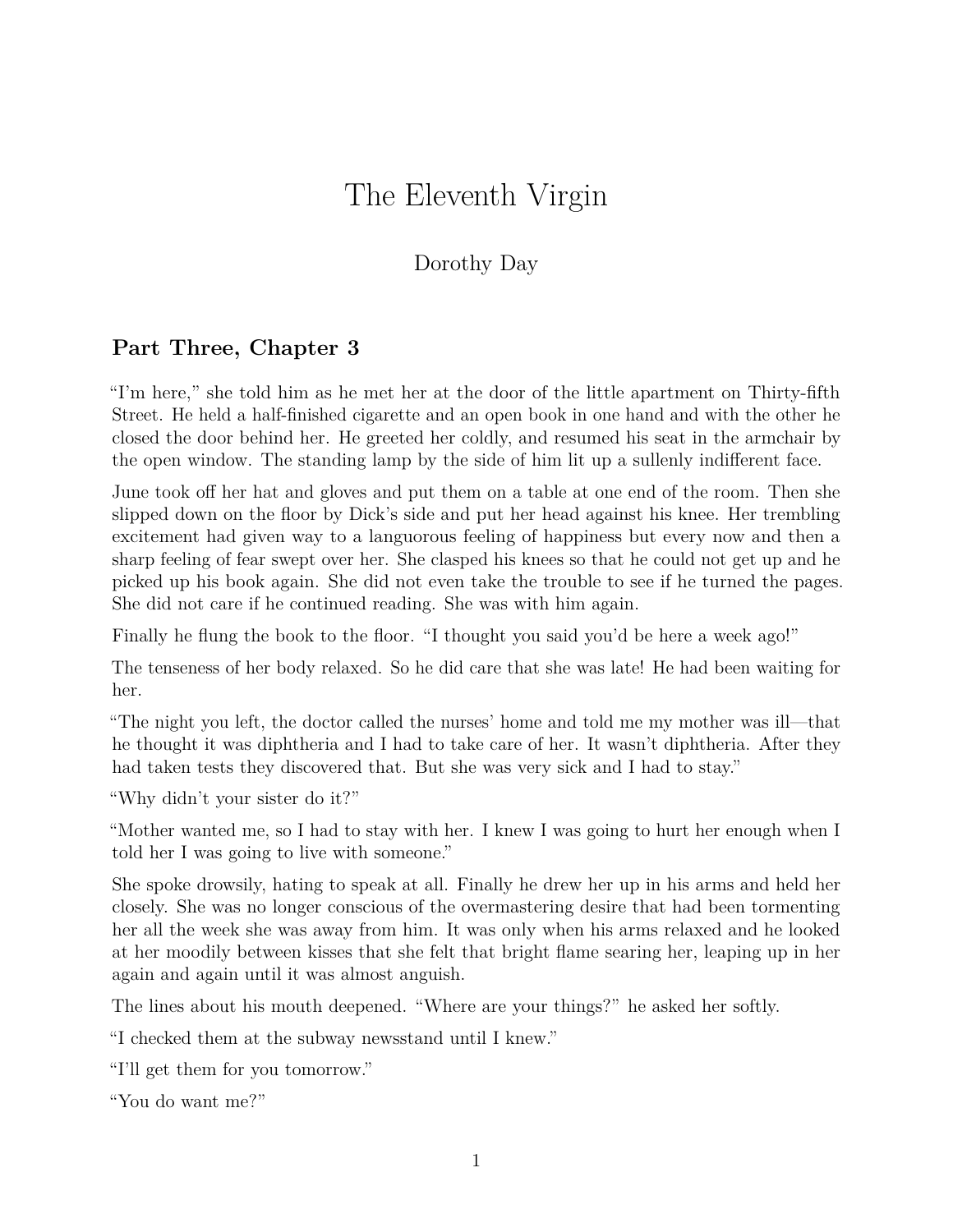"It hurts me to be away from you. I can't fight against it. Besides—what does it matter? A month or two months, and it will pass and then I'll be free again."

"I don't care what happens in a month or two months. I'm here with you now. I adore you."

Somewhere from down the street came the restless music of a piano organ. Nearby, a phonograph tinkled mechanically. It was still very early, and in a little yard outside the window there was a soft rustle in the stunted trees. Every now and then a cool breath of air filtered down between the skyscrapers. June shivered and clung closer to her lover. She felt very cold and there was a numbness creeping over her. Then he spoke again and she listened keeping her lips pressed against his throat where it showed above the turned-in collar of his shirt.

"Women—all I ever thought before was that you take something that you need from them. It's physically impossible for a woman to take a man. She always gives, gives herself up. And now I hate you—I don't want you because I feel everything going out of me to you. The thought of you eats into me continually."

She had never seen him in this mood before. He was usually aloof, and rather mocking. He looked as though he were suffering. If he would only take her, push aside this barrier of sex that was between them he could grip hold of himself again. And then she could breathe easily once more and her heart wouldn't ache so in her breast. To get the first pain over with! She bit his neck contemplatively.

He shook her so suddenly that she cried out, startled, and then noticed that it was very still and quiet. When he turned down the lamp there was only the painful thumping of her own heart.

Later in the evening, June sat cross-legged on the bed in a pair of pajamas which were far too big for her and ate with a great deal of enjoyment an anchovy toast sandwich and stuffed olives. She felt very young and child-like. The pain of the last week was far past and curiously unreal.

"You are a lovely host," she said, leaning over and kissing Dick on the shoulder. He put down his glass of wine to smooth her cheek. "Listen to this, will you," he said, without looking up from his book. "Isn't this a darb of a line—

" 'I know not ugliness. It is a mood which has forsaken me.' "

Her days were curiously divided. When Dick left the house in the morning, the rooms were coldly desolate. The bed with its tossed-back covers was like a corpse. She felt it lingeringly to see if there was any warmth left in it. If there had been she would curl up there and dream of the close warmth of his arms. But he always flung the covers from him so riotously. There they were in a heap on the floor. The pillows were discarded things that he had spurned. He got up each morning as though there was some new joyous adventure to begin. The sunlight that streamed into the room gave the lie to the hours she had spent in his arms. Those early hours after he had left were cruelly unreal.

She picked up the socks he had left on the floor and surveyed the holes and runners in them with rueful affection. They were past darning. Poor wrecks of stockings. He saved them all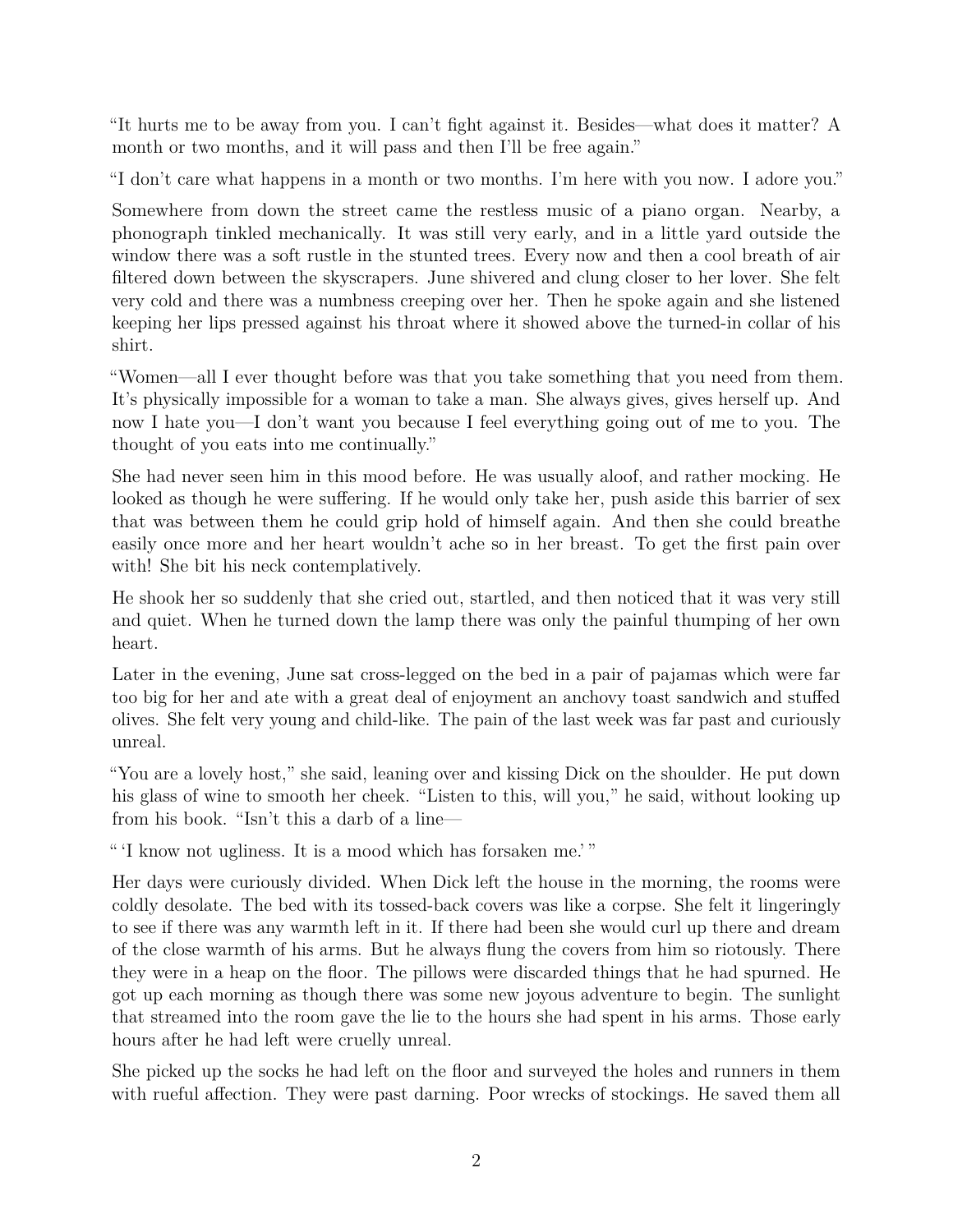so that he could have a change every day, brooding over them as they came back from the laundry.

"Well, this pair will have to be discarded." But there was never enough money in his pocket to pay for a new pair. June caught him washing two out one evening at the end of the week before the laundry was returned and snatched them from him. It was one more little thing she could do for him. Everything she did for him made her love him the more.

His ragged underwear which she had carefully patched still held the creases of the iron which they had had when they came from the laundry. He was as dainty as a girl, June reflected. It was one way of feeling respectably prosperous.

Collar, shirt, and socks with the thought of them were put aside for the laundry. She turned to a consideration of his suit. (Her thoughts were painfully simple now.)

Last night they had had a humorous evening patching one knee of the trousers. The suit, if you examined it carefully, would appear to be a greenish grey tweed. In fact the green tint was barely noticeable. But close examination disclosed the fact that not only were there green threads in what appeared to be a dark grey suit, but also brown.

June got her work basket, examined her various spools of darning cotton and she and Dick debated. Darning cotton didn't come in single threads. If you were an experienced darner you separated it, using two threads at a time. This avoided clumsy thickness. If you were very young, as June was when she first started to darn, you used the four threads, which when threaded and knotted became eight. It was easier and quicker to cover a hole so.

Now the question was whether to use two grey, one green and one brown thread and make a wild stab at approximating the tweed, or darn the weak spot which was threatening to become a large hole, in solid grey. A tiny spot which wouldn't show on completion was darned first with the mixed threads and proved to look peculiar. They decided on grey and when the spot had been reinforced, it was neat, but unmistakably a darn. The grey thread did not match the grey of the suit. Dick had the happy idea of tinting the patch, and used the cover of a dark green book, dipped in water. He had always noticed, he said, that it was easy to get the color off a book by chewing a corner or carrying it on a rainy day. The job was done with great thoroughness, but the results were not all that could be expected from the care which had been bestowed upon the work. It was decided that he would have to walk briskly, trusting to the rapid motion of his legs to hide the patch, and when sitting, he would have to keep one hand on his knee.

The darling, June thought, as she finished reviewing the incident and turned to making the bed. There was a gorgeous Indian blanket on it which he had picked up in Mexico, which if sold would more than pay for another suit. But treasures once acquired, he refused to part with.

"I've had to beg or steal or sweat for most of the things I have and I'm not going to part with them now," he justified himself. "A day will come when I'll have fifty dollars in my pocket which won't have to go for rent or food and which I won't be tempted to use for poker and drink. It sounds impossible but the impossible has been known to have happened."

The bed was made with as much care as those in the hospital and as the sheets for a double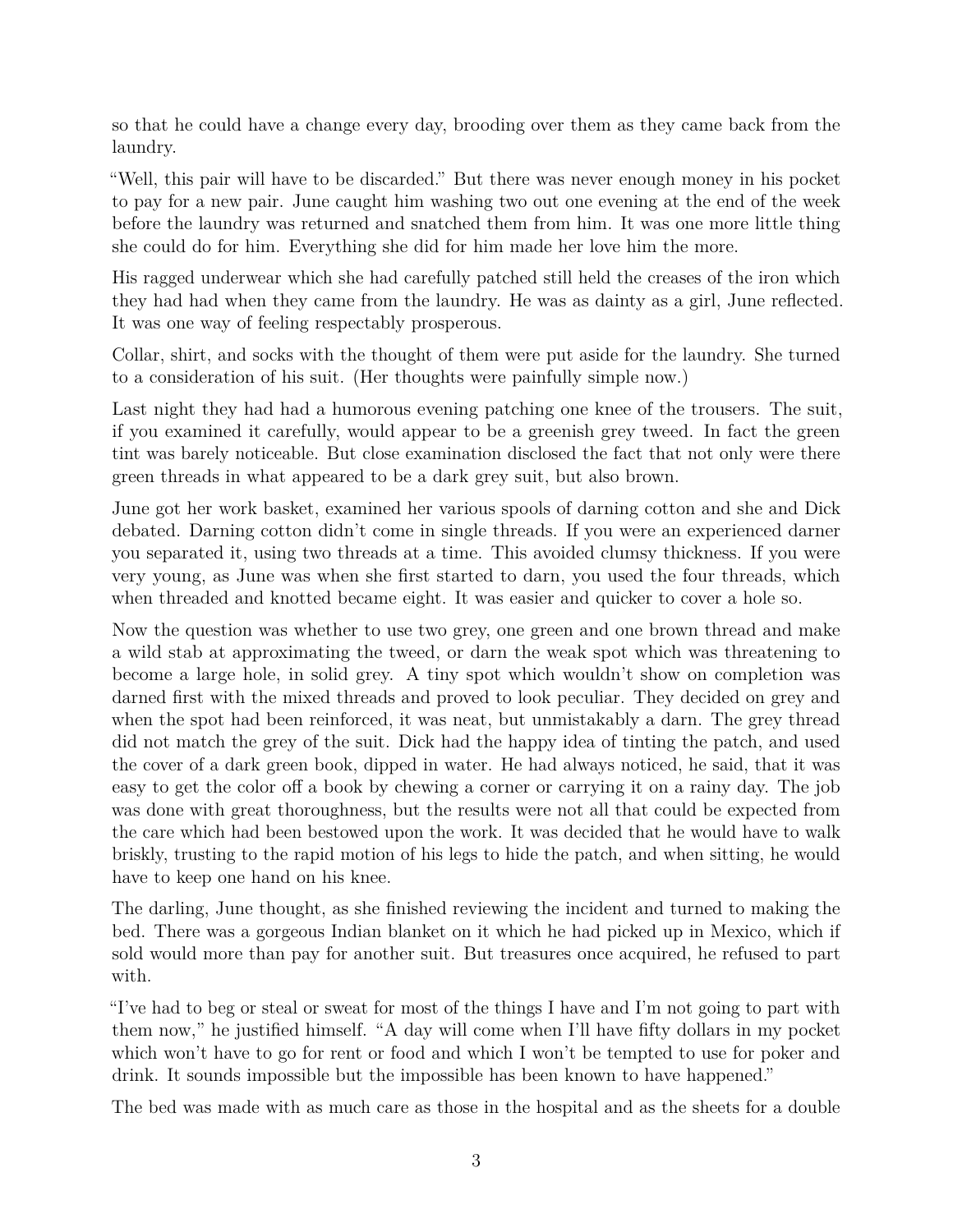bed are never the size of those for a single bed in the hospital, it was a longer job to get the lower one pinned neatly (and so it would not tear) and pulled free of wrinkles.

It was a comfort to see her picture of Amenemhat III framed and hung on one side of the bed. He looked more like Dick than ever. (That was the way she put it now. It wasn't that Dick looked more like Amenemhat. She loved her own absurdities.)

There were dishes to do, but when you had only two plates and two cups, queer bits of pottery from South Carolina, it was the work of a moment to wash them and put them away. One frying pan, one coffee pot, some silver ware. It took a minute to mop the floor.

The bath room still had a warm smell of shaving soap and talcum powder. An intimate, man's smell.

June would have preferred to have worked so that the long day would come to an end sooner. But it was sweet to be his woman too. She liked to have him use the phrase. It was more possessive than the phrase "his wife." "You're my woman and you have to wait on me hand and foot. I don't want you independent. I like to think of you sitting at home and thinking of me all day. While you're mine, you've got to be all mine so you needn't have any interest outside of me."

It was delightfully humiliating to be talked to in such a way. It was humiliating but she invited it. As long as he crushed her in his arms meanwhile, he could say anything. "You are nothing but a damn little fool so don't you dare tell me Conrad knows how to write a story. I tell you he doesn't so you might as well shut up." She wasn't even allowed to look as though Conrad could write novels. She could only snuggle her face closer in Dick's neck and say—"You are the most wonderful lover in the world and I'll never read Conrad again." (She gathered from Schopenhauer that he expected her to lie to him.)

At any rate she could spend the day in her armchair intermittently mending and reading books which he recommended—The Count of Monte Cristo, The Three Musketeers and the three volumes which followed their adventures, Heine's prose,—his poetry was not worth looking at—and any Scandinavian literature, for all Scandinavian literature was great.

For the most part, though, she was content to curl up in the morris chair and dream.

You could dream over sewing if you had any material to sew on. June became a collector of remnants. Every week when she had paid the milk and butter bill and enough groceries had been purchased to last for the coming week, there were usually several dollars left over. Although they talked of everything else in the world, the subject of money was never touched on. Every week Dick brought in forty dollars (his salary was fifty, but the temptation of drawing ahead on it was one of those meant to be succumbed to as he himself would put it.) Fifteen of this had to go to pay the rent. The egg and milk bill was around four dollars and the groceries never were more than five. June washed her own clothes in order to keep down the laundry bill which was always more than two dollars. Thirty dollars covered all these bills.

Now for the remnant! Silk mull, voile for lingerie, lawn, batiste, nainsook, flowered crepe, cross-barred muslins, cotton Georgette—all these may be found on the cotton remnant table. But you never went directly to that display of bargains. Across the aisle there are silk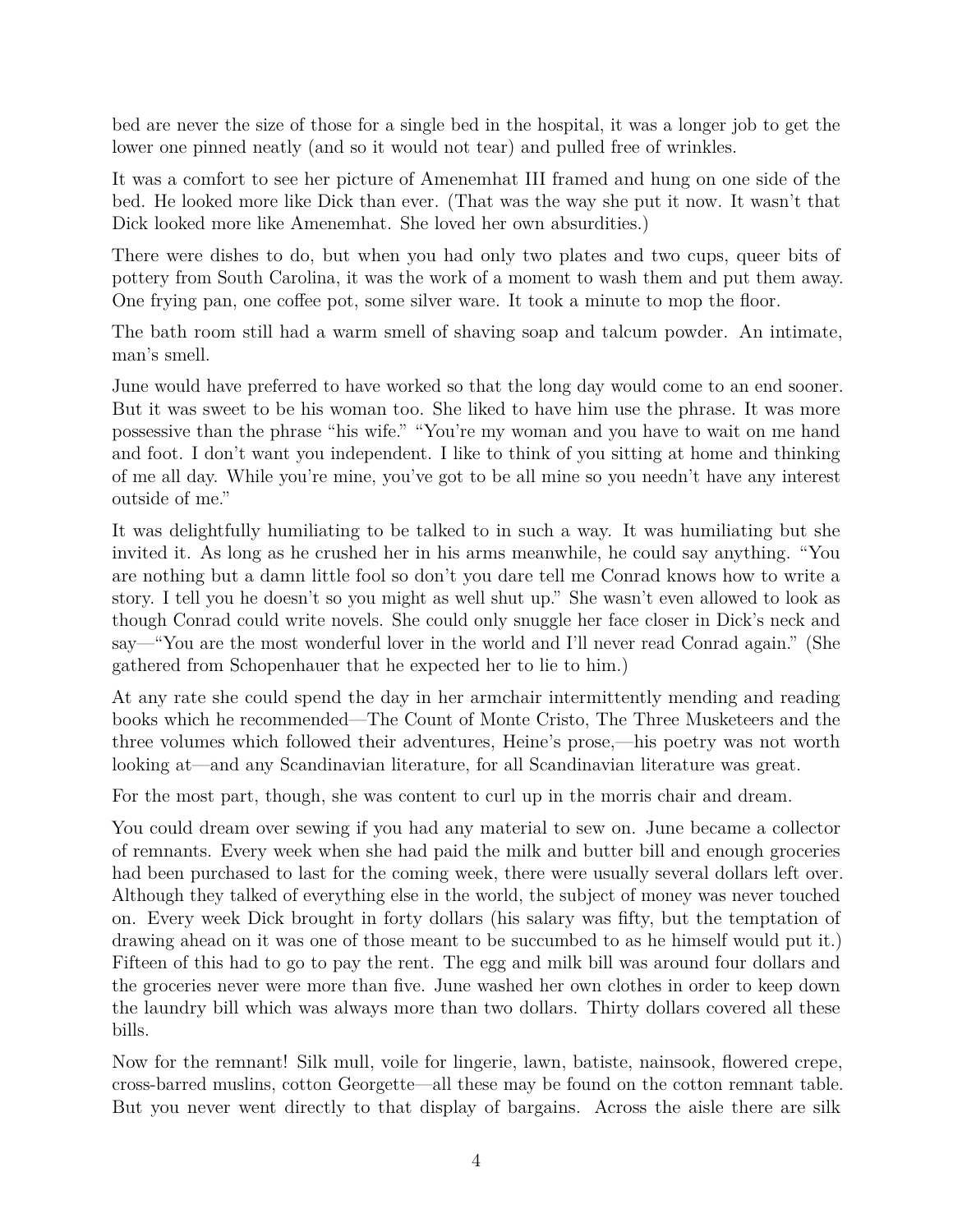remnants—crepe de chine, silk Georgette crepe, taffeta, satins and brocaded silks in all colors and designs.

Would she rather have a flame-colored nightgown or a black one of slinky silk, or perhaps palest of green? The material should be very thin.

The black would be the most interesting to experiment with. Pale green was too ethereal and the flame-colored one would be too passionate. Nightgowns should not be obviously emotional. Then too, with a black nightgown, experiments could be made with lamp shades. Rose and orange for languorous evenings, yellow for cruel coldness.

June suddenly remembered a story of Billy's.

"He was one peach," referring to a lover of the night before. "He tied my lavender chemise around the electric light—said it gave me a pensively chaste look. It made him a damn sight handsomer than I thought he was. Anyway, the fool thing caught fire at the most unpropitious moment!

"He sent me another one the next day—a floozy kind, of course. Just the kind a man would buy. Pink satin with bows and lace around the top."

June gave up the idea of colored lamp shades and startling nighties and proceeded to the cotton counter. She found just what she wanted there—enough sheer cotton Georgette crepe of very pale yellow to make her nightgown and after buying some black silk with which to stitch it her shopping was finished for the week.

She seldom had to go out. It was better to sit curled up in the big chair. There was no hurry about the sewing. She had a week in which to finish the new article of underwear and it would be a week before she could get new material to begin another. While June had been working she had observed the slogan, "a book a week." Now it was, "an article of clothing once a week." Her wardrobe became extensive. Little short white undershirts were cheap and not as repulsively sensible as the union suits for which you had to pay ninety cents. You could get the former in the ten cent store. You could get enough silk to make the most frivolous of chemises for one dollar and thirty-nine cents. Stockings were a dollar and a half and you could get along with one pair a month.

Silk and jersey for smocks was reasonably cheap and that year one embroidered them in wool. They were very gay. By December she had two, one woolen one and one of black silk. There was nothing she could do for the shabby lining of her coat. It just had to stay shabby. If she took it out, she reflected, the inner lining would have to come out too. She could make it look decent by facing the seams with silk and passing it off for a summer coat. But she needed something heavier those cold months. It was humiliating to expose her poverty in a restaurant when a waiter started to assist her in taking off her jacket. And still more uncomfortable to leave it on and bake. In order to divert her mind June ran out to the closet to look at the new velvet hat which her mother had given her.

June had called up a few weeks after she had joined Dick, just as she had done when she had been away from home working, and asked Mother Grace if she could come home for supper. Dick would not be home until twelve now that the snow had commenced.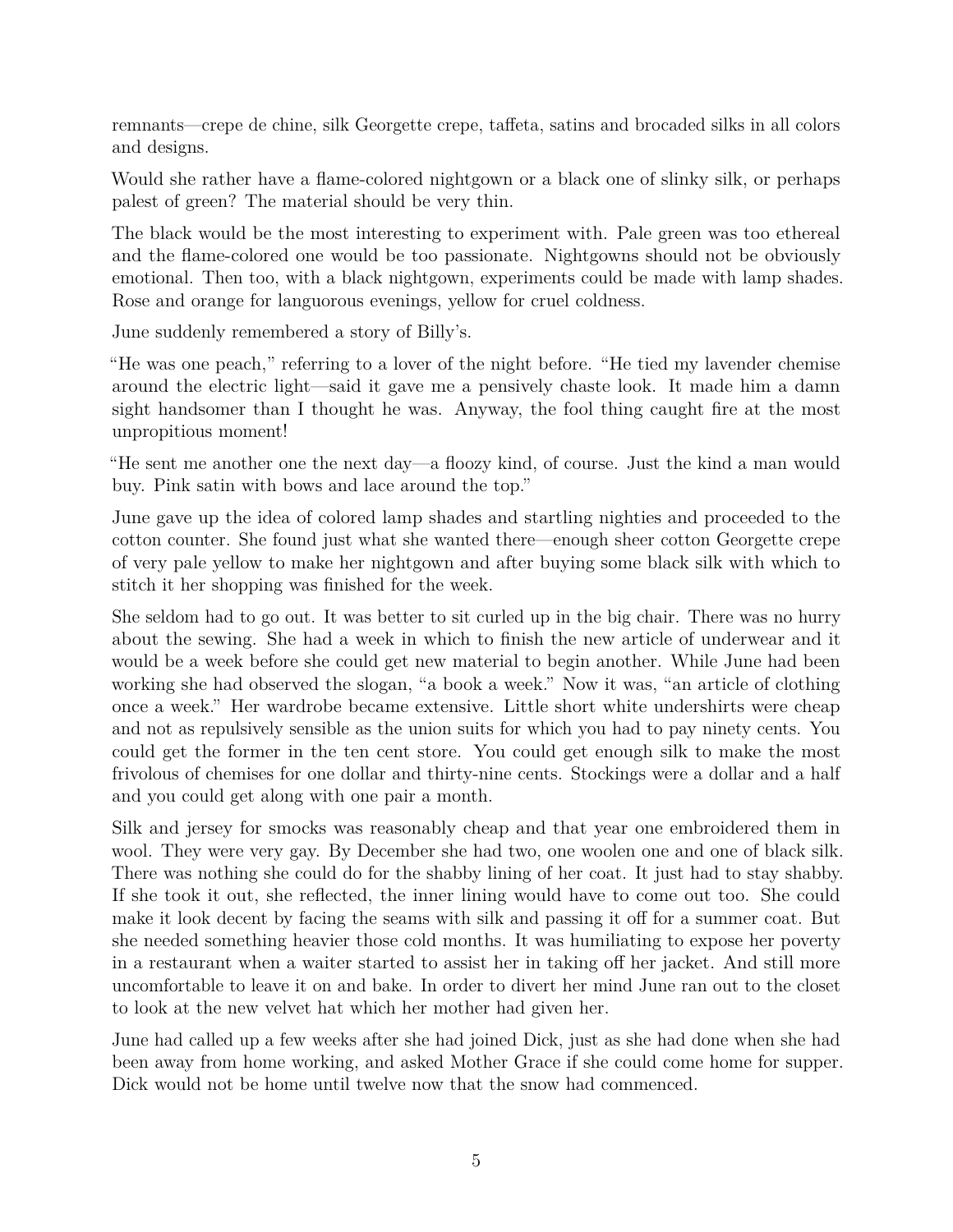"You bet, come along," her mother had said brightly. "I've got a lot of housecleaning to do and you can help me."

She kissed June affectionately at the door. "How are you getting on? That's fine. I've a little wedding present for you."

The wedding present proved to be six knives and forks and spoons which June received gratefully. She could discard the ten cent store things now. They were abominable to eat with.

"Dick will like these," she said. "He fusses every morning at breakfast at the incongruity of our china which is very nice and the 'silverware' which is aluminum. I think the forks spoil the taste for him. He's very fastidious."

It was in casual references such as these that Mother Grace learned of the new member of her family as she called him.

"Dick is so careful of his appearance that I've become engrossed in my own. I spend hours every day manicuring and bathing and primping." Or, "Dick is very finicky about his breakfasts. The eggs must be fried so that there aren't any little frills of crispness around them and the coffee must be French coffee and just come to a boil and the toast must be ready the last minute when he's ready to sit down to the table. Not really *too* finicky you know, because he's just as ready to get my breakfast for me and he does it perfectly. On Sunday mornings we have eggs Benedict with truffles on the top. I don't know how to make Hollandaise sauce, so he makes the breakfast then.

"He doesn't ever have to leave until around twelve, so every morning the breakfasts are lovely.

"Dick met Billy and Ivan and Hugh Brace and Ellen Winter and Chester. He seems to like them all well enough, and he's willing for us all to go on parties together either after the theatre or when he has a night off, but he objects to my seeing any of them when he isn't with me. I think he's jealous."

June was convinced that he was jealous a few months later. Billy and some friends of hers and Dick and June were having a late supper one night after the show, and June with her usual freedom of gesture, put her hand on the shoulder of the man next to her when she leaned over to talk to Billy.

Dick pushed back his chair roughly and stood up. When June turned to speak to him she was startled to see how pale he was. He seemed about to go without speaking to her, and then thought better of it.

"I'll leave you here," he sneered, "to embrace the gentleman on your right."

In her surprise and anger, June did not answer him. The blow was unexpected and she felt suddenly ill. She wanted to run after him, to embrace him and tell him she was sorry for some fault she was unconscious of committing. She wanted to trample on her pride and yet she sat there, paralyzed in her chair. Then he was gone. Despair was raising in her throat to choke her. She hastily swallowed the glass of whiskey and water that was on the table before her and although it was but her second felt that she would stagger if she ventured to get up.

"Billy," she said. "I feel awfully woozy. Can I come over to your place to stay to-night?"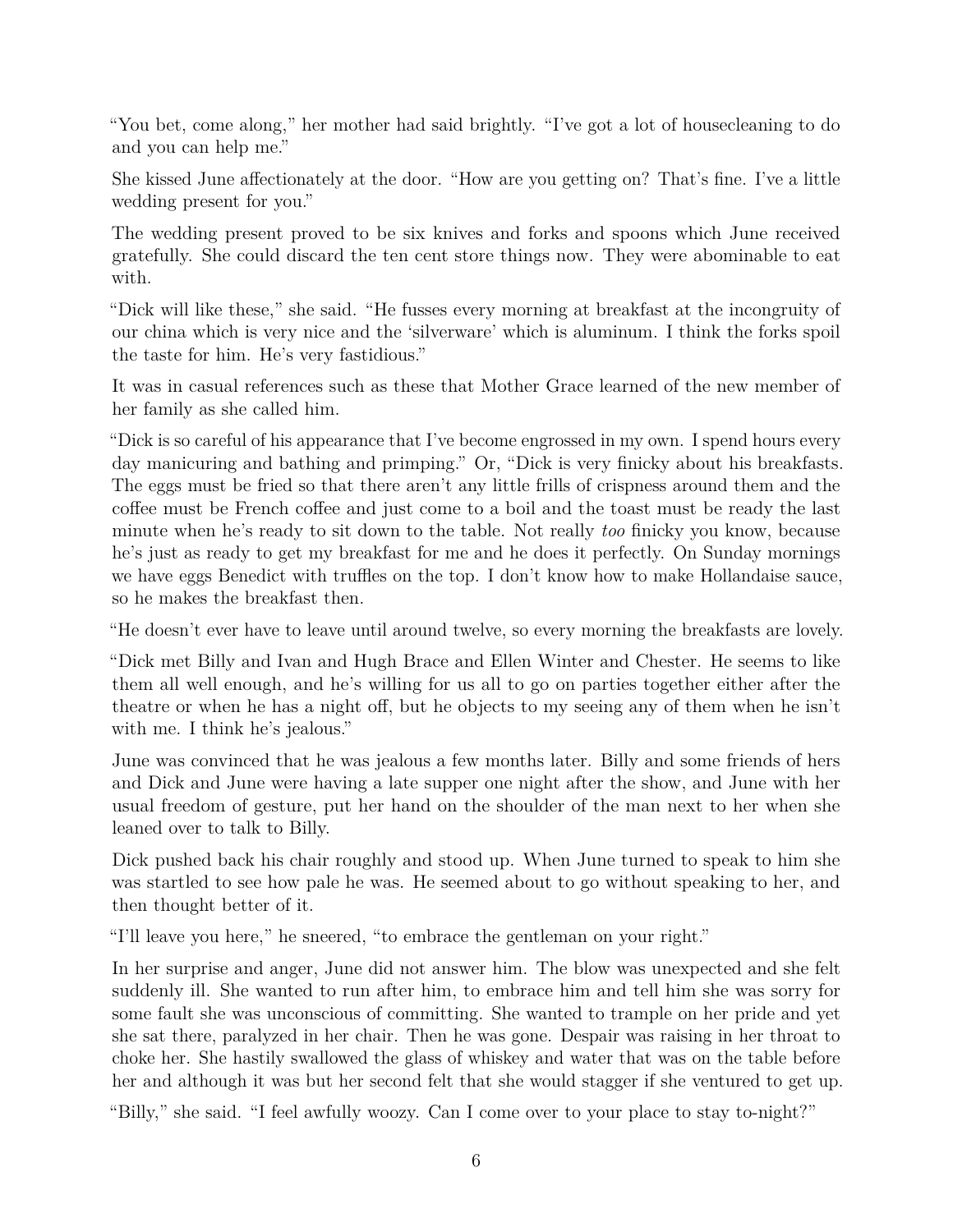"Sure, old thing. I'll bring home a bottle of sherry and we'll have one of those early morning sprees that I just dote on."

People seemed ugly suddenly. There were remarks from the man on her right—a sympathetic question—she could not hear what he said. She repulsed him rudely. He turned and went on talking to his friends. What did she care for Sorolla or whoever it was they were talking about?

Billy moved to the vacant seat by her side and squeezed her limp hand. She felt limp all over. It was as though life had gone out of her. Wait! Dick had used that phrase. When was it? That night she went to him and he told her he hated her because she was taking his life from him.

"They're brutes, all of them," Billy whispered and then went on chirping to the others at the table. She could afford to be sympathetic. She was in love with one of them and basked in his presence whenever he would sit at the table with her. Why was it that women idolized men that scorned them? His name was Bryant and he was a thin, black-haired fellow who limped. He painted feverishly most of the time and only stopped now and then to drink.

June had known him when she had worked on the "Flame." She had always liked him. There had been nights when they had talked for hours over a glass of wine. She had liked to hear him talk even when she didn't know what he was talking about. It flattered her that he should take it for granted that she understood the difference between a Corot and a Manet.

Yes, there was a time when she liked to sit with people, evening after evening. She liked them. She liked their enthusiasm. She didn't any more. People were dull and stupid.

The other man at the table had a face like Puck. His mouth stretched from ear to ear when he smiled and his ears were pointed. He grinned as though life were obscene. He grinned at June now.

"I laugh that I may not weep," he said. Then, "Rotten to be in love."

There were three doors June could watch from where she sat. Each time she heard one open her heart gave a jump and each time she saw that the newcomer was not Dick, her heart sank lower. The café was "L" shaped and at either end of the "L" there were doors that kept opening and closing. Just around the corner from where she sat there was another door going out into the bar. He had passed through that. Although she had not listened, she had heard the swing door pushed aside as he had gone, and then swing back and forth. Was he in the bar now?

She forgot her pride and asked the Puck-faced man to see if he was in the bar. He grinned sympathetically and returned to report that he was not there.

"Why don't you go home after him?" he asked her helpfully.

"If I'd run after him when he left it would have been all right. Damn my pride! I love him and nothing else matters. But now—I don't know whether he did go right home or uptown. I haven't any key. We've only got one between us. We've lost the duplicate." (That "we" hurt her as she said it. Maybe it would not be "we" anymore. The dear intimacy of the word!)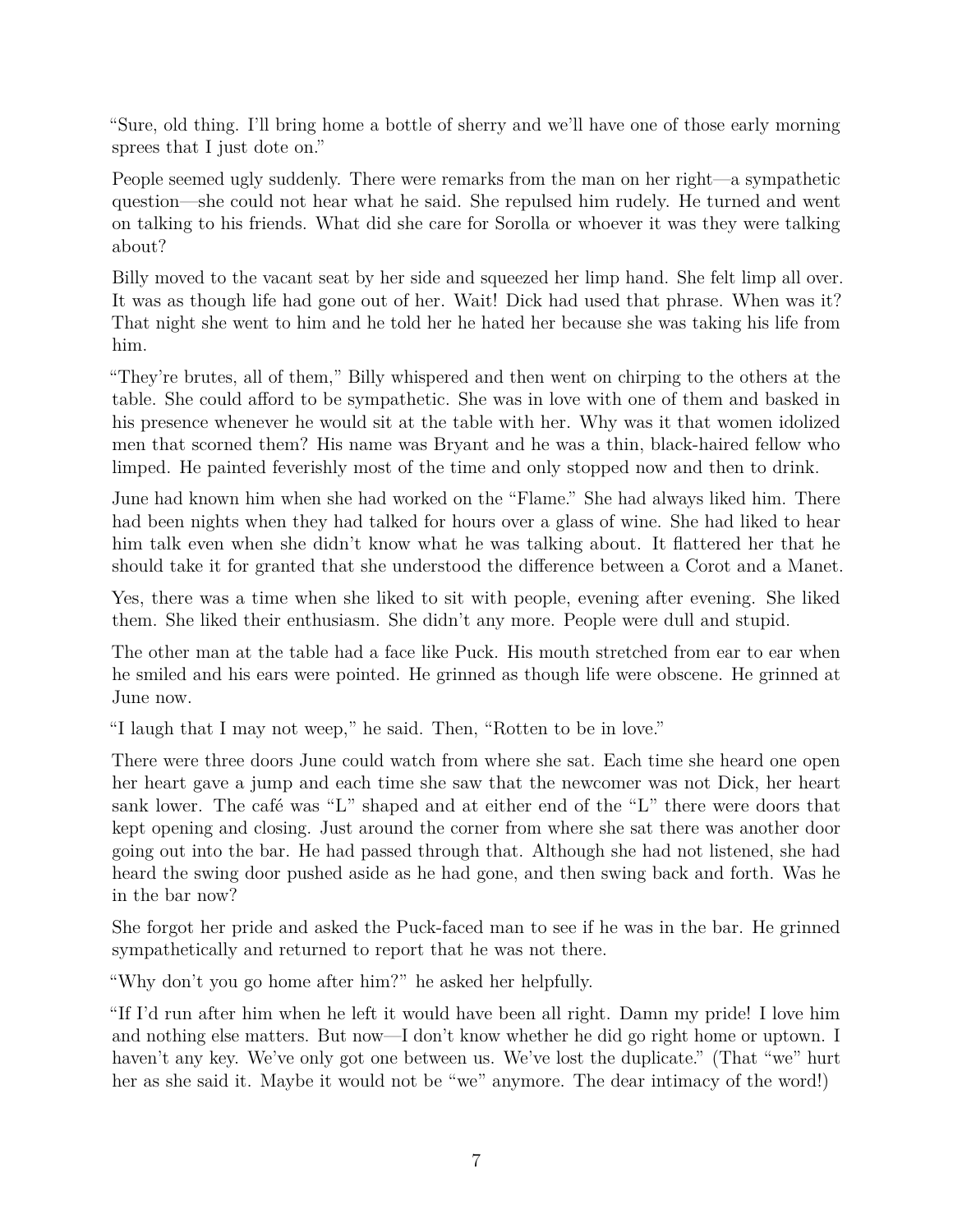"I could go home and sit on the door step, but if he's already there that would be useless. It's a back apartment so I couldn't make him hear me by tapping on a window. And the bell only communicates with the landlady. (It's an old house made over into apartments, you know.)"

June's mind kept running around and around in circles. She began to weep softly. "Don't pay any attention," she whispered. "It's probably only the whiskey."

"Take another. That'll help. The thing to do is to get pie-eyed."

June didn't think emotion and whiskey would mix very well. "I feel sickish now. But I'm not angry now. Before I had everything in the world, and now—now I don't see any use in living."

The three doors went on opening and shutting but Dick did not return. Every now and then the telephone bell rang and sent its jangle through her heart, but neither of the two waiters who knew her came to say, "Miss Henreddy, somebody wants you on the phone."

Soon it was closing time and Billy was ready to go home.

"Come on, June. I've got the sherry and I'll tuck you in bed and give you enough to make you forget there ever was a lover in the world."

Billy had a telephone and June decided she would stay awake listening for it to ring. But she didn't. The combination of emotion and highballs made her fall asleep as soon as she lay down and she awoke brightly to find the sun streaming across the dusty studio. Billy on the other side of the room, lifted a face still expressionless with sleep surrounded by matted short hair, and called, "Moral support!"

"What'll it be? Sherry or coffee this morning?" June asked. With the recognition of her surroundings came the return of the emotions of the night before.

"Coffee o' course. Every time I get lit, I decide when I go to bed that I'll begin again immediately in the morning to keep up the glorious feeling. And then the next morning comes along and everybody in the whole house has entered into a conspiracy against me. They're all making coffee. Smell it? Good ole coffee. June, get up and make my moral support."

June looked at her watch and found that it was almost eleven. "But I've got to run up and see Dick," she protested when she came out of the bath.

"You little idiot," Billy sat up in bed in indignation. "Let him come down here after you. He went off in a huff. He isn't tired of you yet. You can tell that by the way he acts. How long have you been with him?"

"Since the first of September and now it's December. But I was really with him all summer in the hospital. We spent all our days together." June wanted to cry but she took a swallow of hot coffee instead. It tasted so good that she decided to take Billy's advice.

Later in the afternoon when her resolution wavered, she realized it was too late. He would not be there if she went home, and there she could not get in if he was not. She could only hope that he would meet her in the café where she often joined him after the theatre. It was a forlorn hope to feed upon. Until then, she could only sit in Billy's dim studio and read. Now that the hard winter sun had gone down and the lamps were being lit along the street,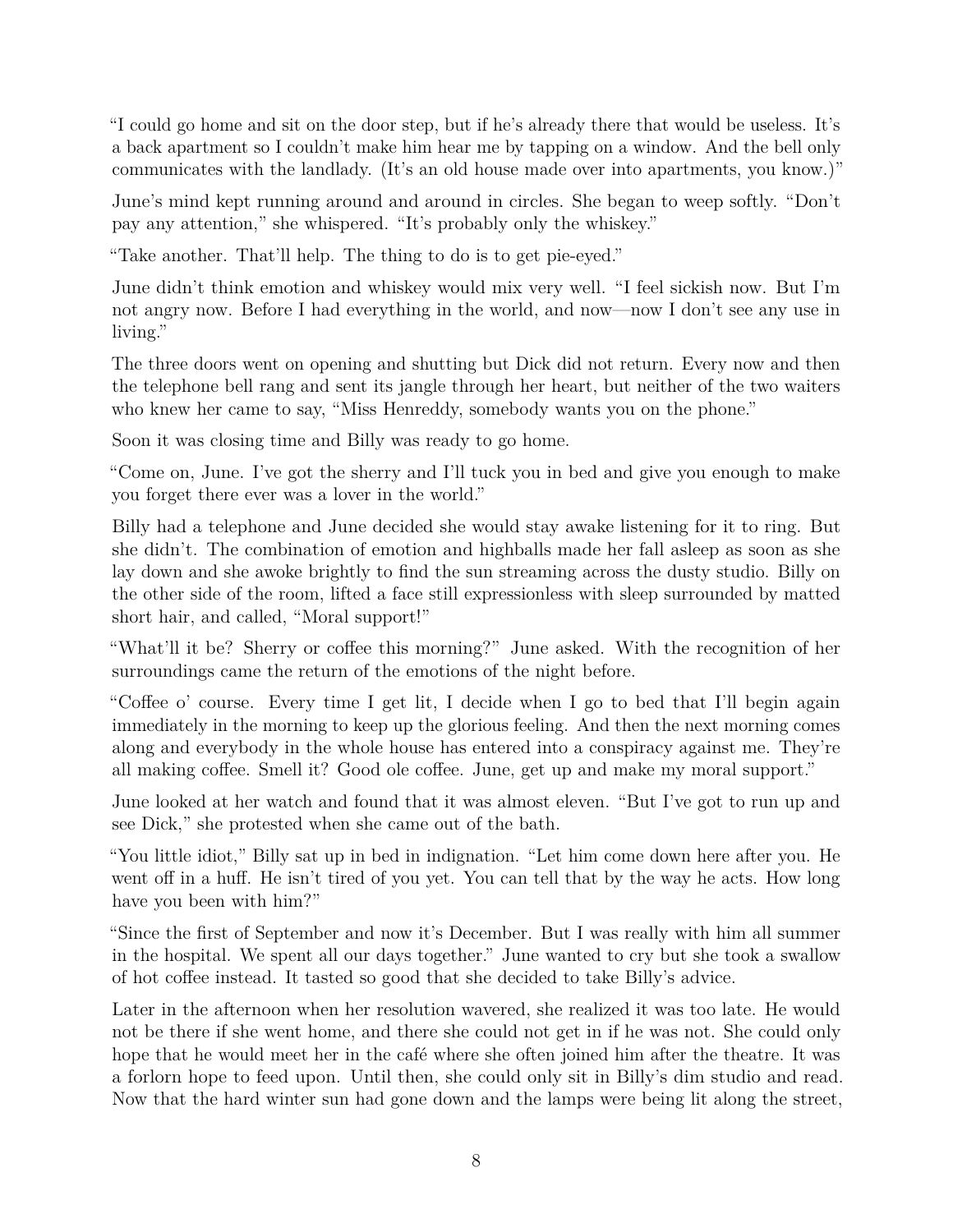her surroundings seemed very tawdry. She hid her face against the cushions of the sofa where she was curled up and repeated his name over and over. "God, how I want him," was the cry she kept making.

They had a pick-up supper in the room and afterward while June cleared up Billy continued the pen and ink illustration which she was making for a magazine.

But although June sat around with the "old" crowd in the café that night as she had done before she entered the hospital, Dick didn't appear on the scene.

She went to see him the next morning when she knew he would be home.

"Did you come for your things?" he asked her brutally. He was sitting by the window as he had been that first night she had come to him and although she sat on his knee and twined her arms around his neck he did not stop filing his fingernails.

"I've beastly manners, haven't I?" he asked her grinning. "Well, you can kiss me if you want to."

But he met her more than half way in the kiss and they were swept away by it. She could feel him trembling as he picked her up and carried her into the next room.

"I do love you," he told her later, "but I can get along without you too. Better run along now. I'm going out pretty soon."

She hated him desperately while she packed her things. But she refused to hate herself. "I don't care. I'd sacrifice everything in the world for him," and then stopped her packing. "I don't see why I should take my things," she said aloud . . . . "I won't." She hurled her suit-case back in the closet.

"You've got to go," he reminded her gently, but she knew he meant it.

"I'm going to sit and wait in that café," she informed him stubbornly as she stood by the door, pulling on her gloves, "from the time it opens in the morning until it closes at night. So you'll know where to find me."

Tony, the waiter, was a good friend of hers. "What are you doing around here so early in the morning?" he asked her the next day.

"I'm going to sit in here from eleven in the morning until one at night for three days," said June, pleasantly. "I have a special purpose."

"It's a good enough place to sit and you'll have plenty of company. So far as I can see, that gang of artists or whatever they call themselves hang out around here all the time. Will you tell me when they work? I ask you now."

June couldn't tell him, but she was relieved to find out that the "crowd" made up of reporters and young writers and artists who were out of a job and never tried to get one, still clung to the old place. She had been there seldom in the last eighteen months, and in the last four, only after eleven o'clock at night with Dick.

At least she wouldn't be conspicuous in keeping her vigil. And keep it she would.

Billy and Bryant dropped in several times that day and evening and Bryant, unwittingly, was the cause of further mischief.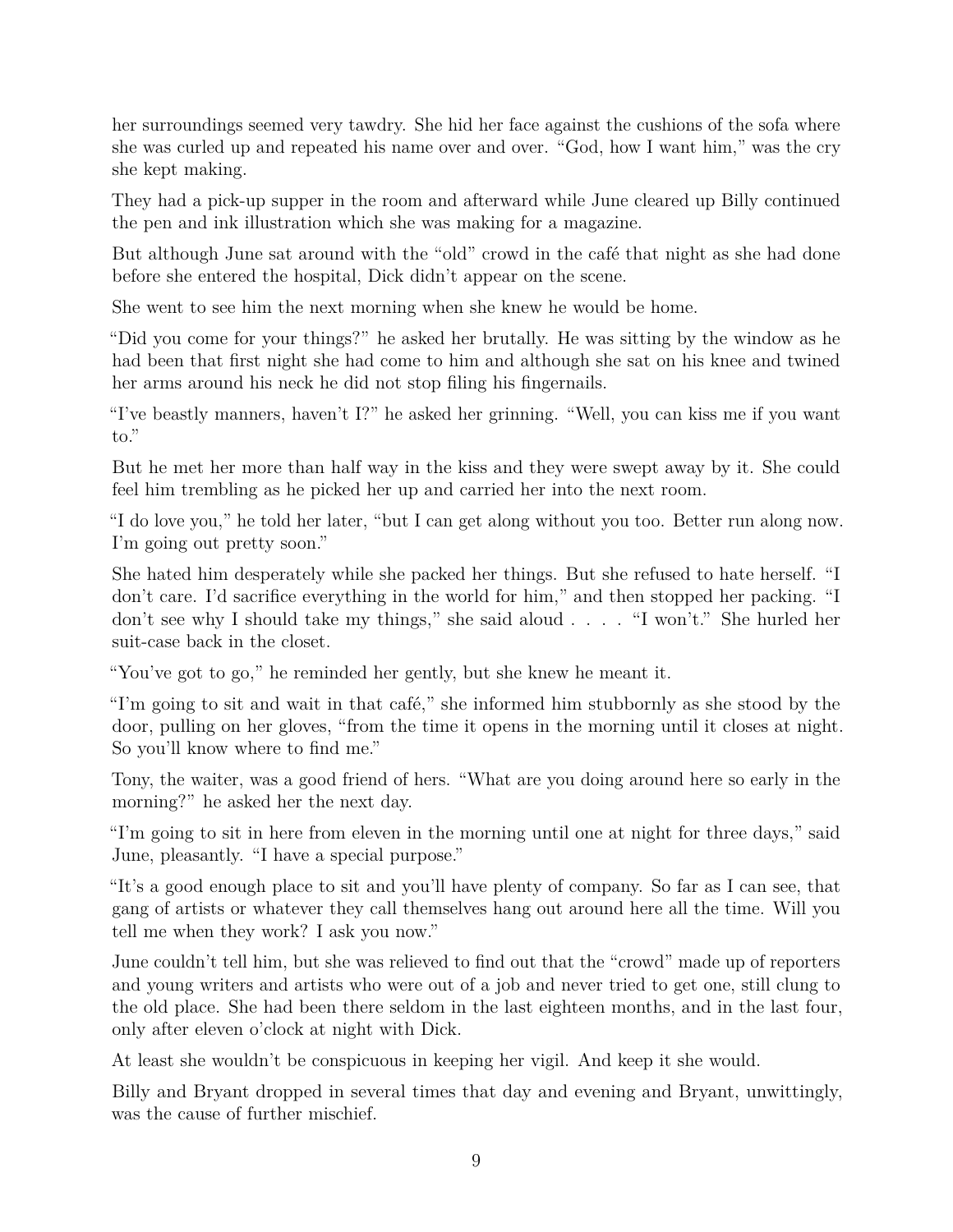He presented her with a volume of "Zuleika Dobson" to while away the time with, and placed her name and his inside the cover. He had a large library and had often given her books in the two years she had known him.

But Dick came in late that night and took a seat by her side. "How are you, child?" She was suddenly made light-hearted and gay by the affection in his voice.

But he reached over to look at the book which she was reading and noticed her name with "from Bryant" under it. He looked at her a moment with lifted eyebrows and then getting up casually, sauntered out. Fortunately, Billy and Ivan and several others whom June did not know were sitting with her, so she had to resist the temptation to scream. Pure rage choked her. But it did not keep her from loving Dick desperately.

Dick joined the table the next night again, and spoke to her cheerfully. He was trying to torment her, she thought. But rather endure this agony of his casual presence than watch the doors and listen for the telephone bell to ring.

Billy had told her she was a fool. So she was. A line of Scripture flashed through her mind, "We are all fools for Christ's sake." She laughed suddenly and Dick took hold of her hand which was hanging by her side.

"Let's go home," he was saying.

"What? For the night?" she asked bitterly, knowing nevertheless that she would go.

"Come and see," and she got up with him and went out, too dazed with her recovered happiness to say good-bye to Billy.

"Look!" And he showed her a bouquet of deep red roses. "They are a little withered, see? I cleaned up the house and bought them for you yesterday and then I saw that book and just couldn't bring you home. What did you do with it?" suspiciously.

"I threw it in the nearest ash can when I went over to Billy's that night," June said, but she didn't add that she had finished it after he had left.

Spring came and with it that tormenting song, "The Missouri Waltz." Played on hand organs, on neighboring phonographs, hummed by the two little girls who lived upstairs and who played in the back garden under June's window all day long. The strains of it colored that season for her.

There was not very much to write about her now. She felt no longer that life was complicated. She no longer wondered and worried about herself and what she was going to do with her life. In fact she scarcely thought at all. She never thought about the "Flame" or the "Clarion." It was by chance that she noticed that the editors of the magazine had finally been brought to trial after many delays, and dismissed. She read the notice in the paper with indifference. She heard that Hugh and Kenneth had both married and she was not interested enough to call on them to meet their wives.

Billy wrote to her that Terry Wode was going to China and that Ivan was leaving for Monte Carlo and asking her if she would not like to attend their going-away parties. "*What is the matter with you*," Billy underlined the words heavily. "Are you dead or something?"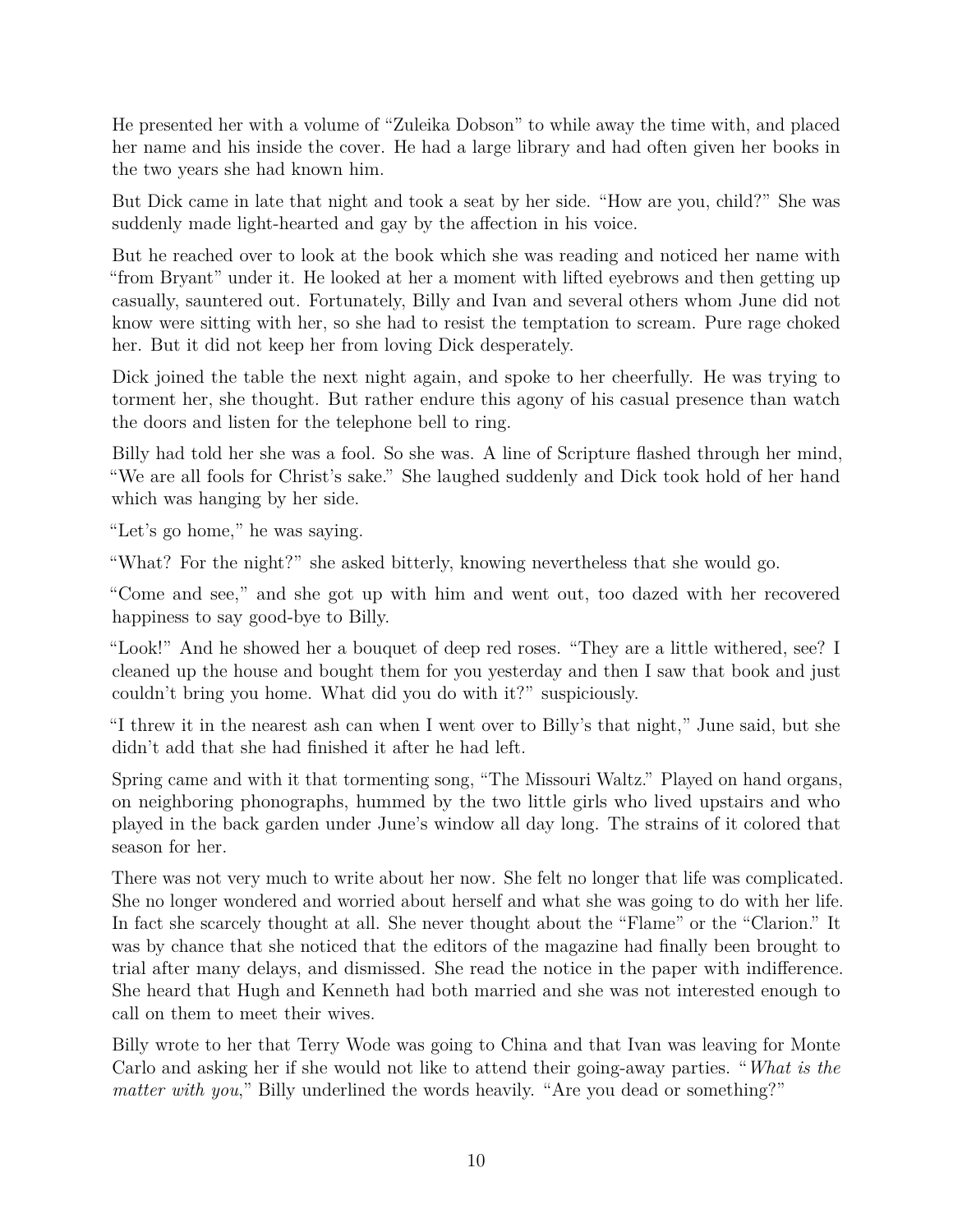June would admit that there was something the matter with her. But she did not take the trouble to answer the letter. She was in love. That was all there was to it. When you were in love you couldn't be anything else. When Dick was with her, she felt alive and completely satisfied. When he was away from her, she went around in a dream, living only with the image of him which was constantly with her.

One can understand how authors leave their heroines in the arms of her lover on the last page of the last chapter. There is so little you can say—that is, until the two have incorporated their dream into their daily life and woven the spell of it through everything.

June probably could have written about herself and her lover, day after day and page after page without ever realizing that she was repeating herself.

The trouble was, she did not take her love affair and Dick as something she could incorporate into her life. He was not hers and this love was not hers. She had just come upon it by chance and snatched it to her. She knew she would not have it very long. Dick's rather mocking attitude of casualness constantly reminded her of that. None of his plans for the future included her. At present he was working in the publicity department of a moving picture company, but he planned to act in the same capacity in the fall for a circus which had offered him the work when it made its southern tour.

"I love you, June, I love you more than anything else in the world, today. But I can't say how I'll feel tomorrow. It was my very good fortune to have been chucked out of that Furman Street saloon and into the hospital where you were. I have never loved any one before and I never shall again probably. It's just as well. It's a very wearing emotion. Won't you be glad to be free of it?"

"I only wish that with every kiss I give you a little of my life would leave me. It would be a lovely way to die, providing I could arrange it with God that my death would coincide with the moment you stopped loving me."

"You nasty little thing. And think what a nuisance it would be for me. How'd I raise enough money to pay for a funeral?

"Anyway, I intend to leave you long before I stop loving you. I'd rather do it abruptly and go through the agony of parting from you than have my passion die out slowly. Unfortunately, you can't stop loving as suddenly as you begin. Besides I want to see you for the last time when all the glamour of my affection is still there. You probably have no idea how beautiful and mysterious you are to me. It's a continual torment to live with you.

"You are not beautiful but you appeal so to the imagination that I think all the poems in the world were written about you.

"And while I'm living with you, I'm not just living with you alone. When I hold you in my arms at night, you're not June. I'm kissing a little street girl from Montmartre whom I'm keeping with me for the night; or you're an eastern woman capable of any viciousness and with a knowledge of all the secret sins. Or I like to imagine you as cold and chaste, passively yielding to me because I'm stronger than you. You've taken the place to me of all the women in all books whom I thought I could have loved."